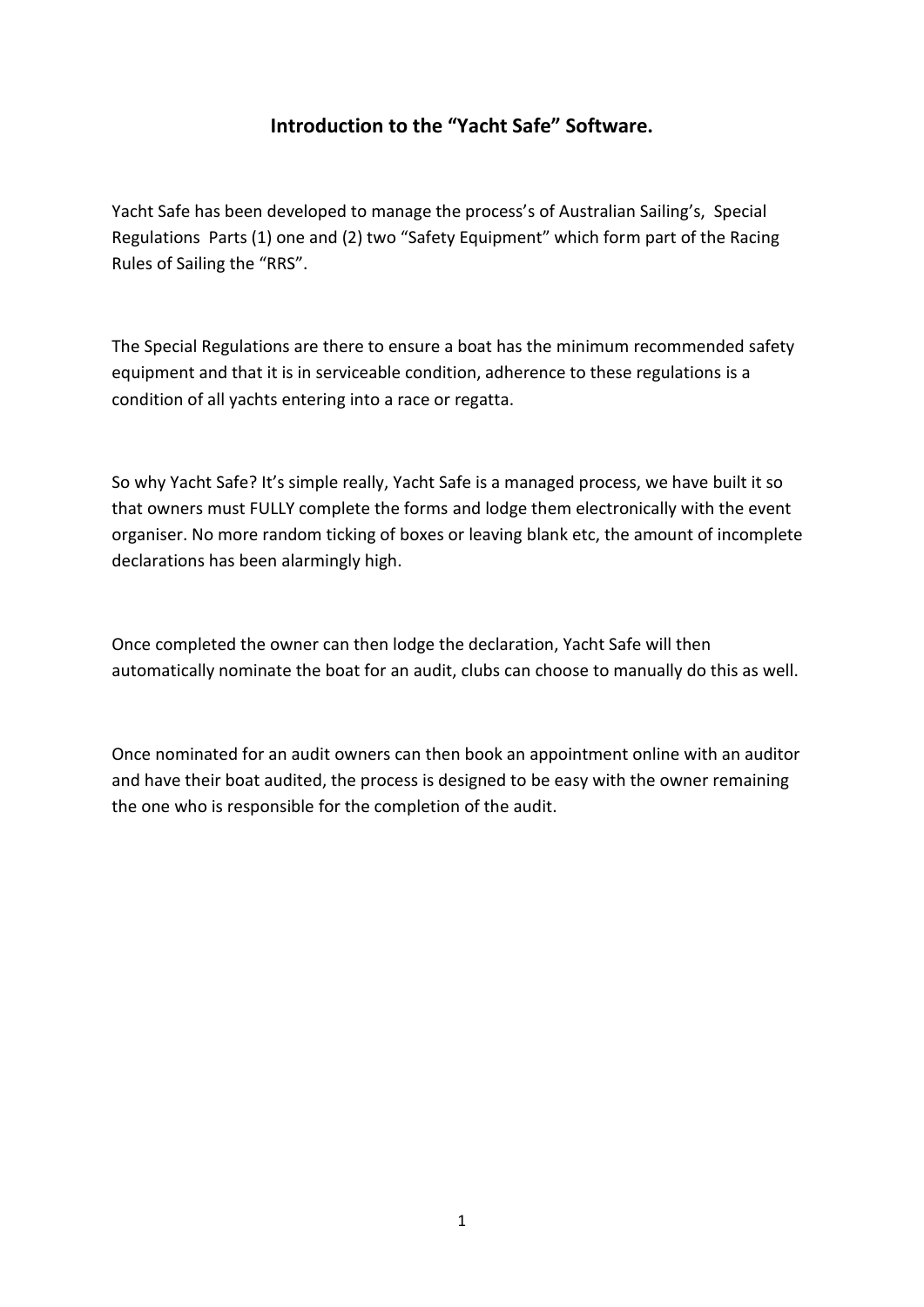## **How to get started**

Owner:

In the first instance you will receive an email from the Yacht Safe system on behalf of your club, this email will have a link to the activation page of the system, you will also receive a user name and password, you can change the password latter if you like.

It looks like this one below:

| <i><b>Important notice:</b></i>  |                                                                                                                                                                                                                                                                                                                                                                                                                                                                                               |
|----------------------------------|-----------------------------------------------------------------------------------------------------------------------------------------------------------------------------------------------------------------------------------------------------------------------------------------------------------------------------------------------------------------------------------------------------------------------------------------------------------------------------------------------|
| 15-09-2016                       |                                                                                                                                                                                                                                                                                                                                                                                                                                                                                               |
| Dear Malcolm Eaton               |                                                                                                                                                                                                                                                                                                                                                                                                                                                                                               |
|                                  | Through it's partner Yacht Safe, the Royal Geelong Yacht Club have implemented the latest cloud based<br>systems to simplify and better manage the National Equipment Audit Scheme (NEAS).                                                                                                                                                                                                                                                                                                    |
|                                  | All safety declarations and audits can now be facilitated online.                                                                                                                                                                                                                                                                                                                                                                                                                             |
| As your boat Celestial-G3        |                                                                                                                                                                                                                                                                                                                                                                                                                                                                                               |
| current safety declaration form. | Sail Number: G3 has been entered in the Royal Geelong Yacht Club racing schedule, you will need to submit a                                                                                                                                                                                                                                                                                                                                                                                   |
|                                  | To make this easy for you, we have created a user account and temporary password below.                                                                                                                                                                                                                                                                                                                                                                                                       |
| below.                           | Please take the time to activate your account and complete your registration by clicking the ACTIVATION LINK                                                                                                                                                                                                                                                                                                                                                                                  |
| declaration form by 12-07-2017   | To ensure your boat is ready for the racing season, we kindly ask you to complete your registration and                                                                                                                                                                                                                                                                                                                                                                                       |
| Auditors.                        | Please ensure you check your clubs NOR or Si's to be clear of what Safety Catagory the racing will be,<br>this is very important as the application uses this information to allocate the correct forms and                                                                                                                                                                                                                                                                                   |
|                                  | You can login to your Yacht Safe account at any time via The Yacht Safe App and clicking the LOGIN tab.                                                                                                                                                                                                                                                                                                                                                                                       |
|                                  | Once logged in please complete the Boat Details form and ensure the details of your boat are correct, this<br>information is very important as it forms the base details of your online safety declatration, You need to<br>complete ALL FIELDS including the Boats State or AMSA Registration Number. When you log into the app<br>again your online form will be available to you. (Should you not have access, check and confirm you have filld<br>ALL FIELDS in the boat details section. |
| download them HERE.              | If you are not familiar with online forms or prefer to undertake your initial check using the paper forms you can                                                                                                                                                                                                                                                                                                                                                                             |
|                                  | You will however still need to complete the ONLINE safety declaration before your boat will be accepted.                                                                                                                                                                                                                                                                                                                                                                                      |
|                                  | If you have any concerns, please feel free to contact the sailing administrator at your yacht club.                                                                                                                                                                                                                                                                                                                                                                                           |
|                                  | Activation Link: http://rulebook.yachtsafe.com.au/app/index.php?<br>option=com_vsafe&task=notifications.activate&token=WW05aGRHOTNibVZ5WHpFNU9RPT0=                                                                                                                                                                                                                                                                                                                                           |
| Username : maleat                |                                                                                                                                                                                                                                                                                                                                                                                                                                                                                               |
| Password: #BOAT_PASSWORD#        |                                                                                                                                                                                                                                                                                                                                                                                                                                                                                               |

Just click the Activation link or copy and paste it into your web browser, the software is compatible with Google Chrome, Windows 10 Explorer and Firefox you will need to have the most up to date version as Yacht Safe uses many features not available in older versions.

**If you already have a Yacht Safe account** and have fully completed your boat details you can use this link https://app.yachtsafe.com.au to login, you can jump right to the Audit Forms and start filling in your Declaration.

The link will take you to the log in area of the Yacht Safe System.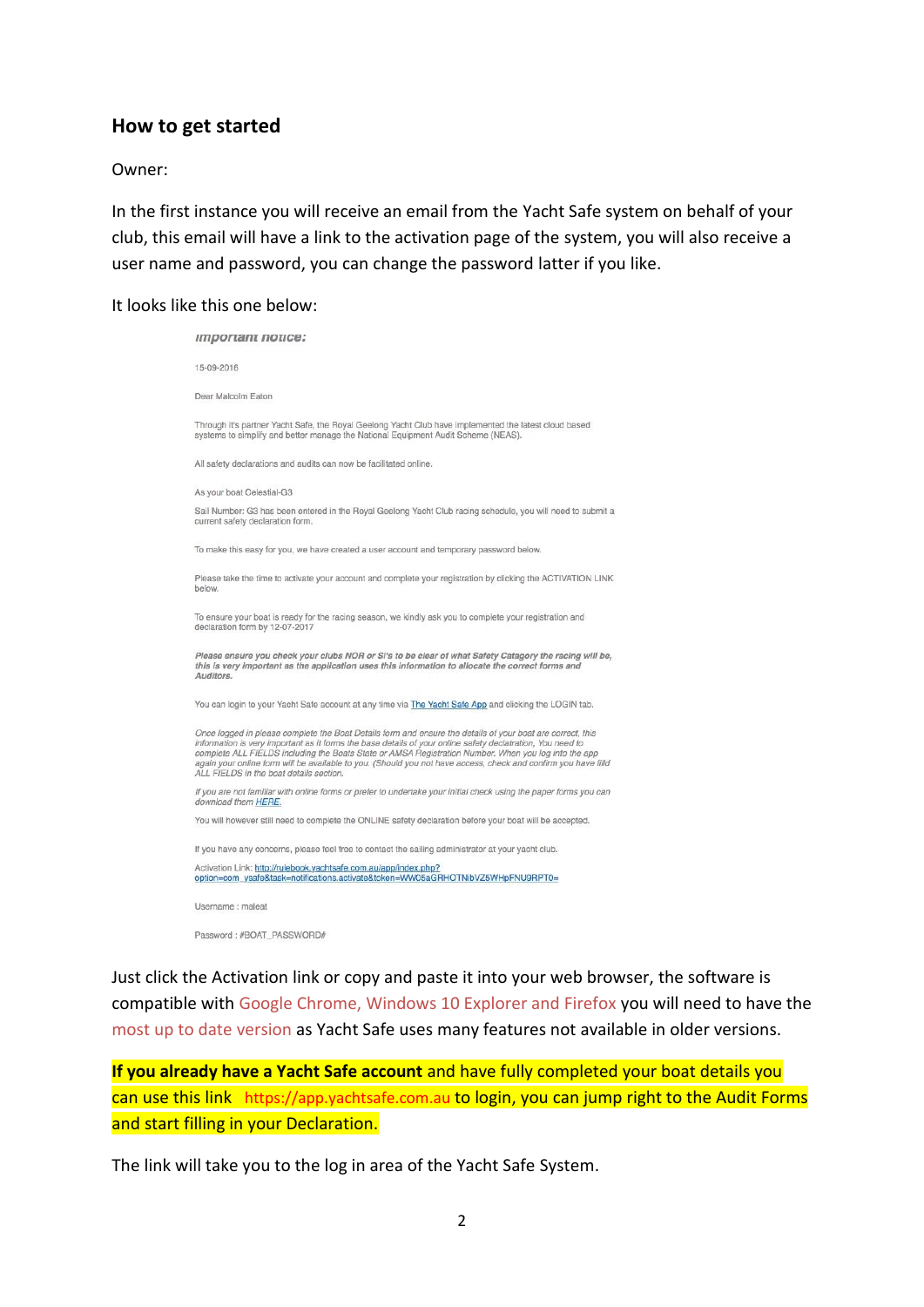Enter your user name and password provided in the email and click the log in button:

| YACHT SAFE            |         |  |              |
|-----------------------|---------|--|--------------|
| Message               |         |  | $\mathbf{x}$ |
| Please login first    |         |  |              |
| Username ·            | maleat  |  |              |
| Password *            |         |  |              |
| Remember me<br>Log in | $\odot$ |  |              |
| Forgot your password? |         |  |              |
| Forgot your username? |         |  |              |

That's it you're logged into Yacht Safe, you should now see your user dashboard. If you have forgotten your password or user name just use the recovery tools under the login button.

Now just click the Audit Forms Icon and go edit your boat details. Note if have already done this when you click audit forms you can then fill and complete your safety declaration.

| <b>Dashboard</b><br><b>My Profile</b><br><b>Audit Forms</b><br><b>Past Audits</b><br><b>Support</b> |                         |
|-----------------------------------------------------------------------------------------------------|-------------------------|
|                                                                                                     |                         |
| Your are logged in as Boat Owner                                                                    | <b>Login as Auditor</b> |
|                                                                                                     |                         |
| <b>PAST AUDITS</b><br><b>MY PROFILE</b><br><b>AUDIT FORMS</b>                                       |                         |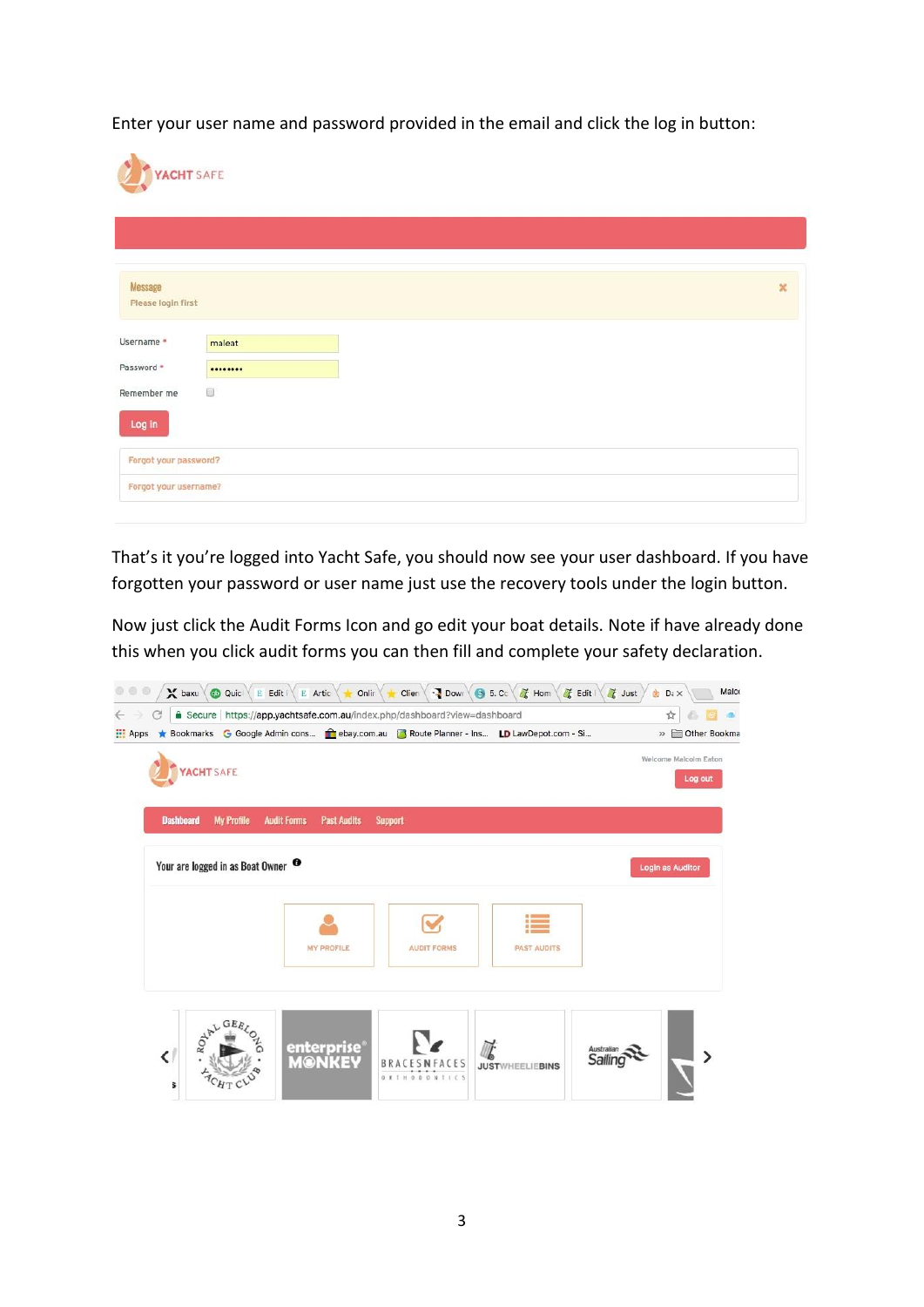This is your boat and owners detail page, now just complete your boat details: NOTE: ALL FIELDS must be filled in, the system uses these details to populate some areas of the Declaration/Audit form

Don't forget to SAVE IT: If you missed a box the system will show an error, which you will need to fix.

Where you see an icon "i" just run your mouse over it or touch it and an information box pops up, these can be very helpful.

| <b>Mandatory Information</b>               |                                                                                        |
|--------------------------------------------|----------------------------------------------------------------------------------------|
| E-Mail*                                    | aam@em.com                                                                             |
| Owner Name*                                | aamir                                                                                  |
| Username <sup>*</sup>                      | aam@em.com                                                                             |
| Phone *                                    | 440044                                                                                 |
| Boat Name*                                 | 323232                                                                                 |
| Sail Number *                              | 4343433                                                                                |
| YA Number *                                | 434334                                                                                 |
| <b>图 SAVE</b><br>$\times$ Cancel           |                                                                                        |
|                                            | Boat Details: Please complete all fields below to activate your audit/declaration form |
| Top Yacht Boat ID Click here               |                                                                                        |
| LH <sup>O</sup>                            |                                                                                        |
| Displacement (Tonnes)                      |                                                                                        |
| <b>Hull Material</b>                       |                                                                                        |
| <b>Hull Colour</b>                         |                                                                                        |
| <b>Deck Material</b>                       |                                                                                        |
| <b>Deck Colour</b>                         |                                                                                        |
| Maximum Crew                               |                                                                                        |
| Boat Registration No <sup>0</sup>          |                                                                                        |
| RMS (Maritime) Sticker Issued <sup>0</sup> | $\circledcirc$<br>No $\bigcirc$ Yes $\bigcirc$ N/A                                     |
| Boat Category <sup>O</sup>                 |                                                                                        |
|                                            |                                                                                        |
| Distinguishing Marks <sup>0</sup>          |                                                                                        |
|                                            |                                                                                        |
|                                            |                                                                                        |

# **DON'T FORGET TO SELECT A SAFETY CATEGORY FROM THE DROP-DOWN BOX AND SAVE WHAT YOU HAVE ENTERED**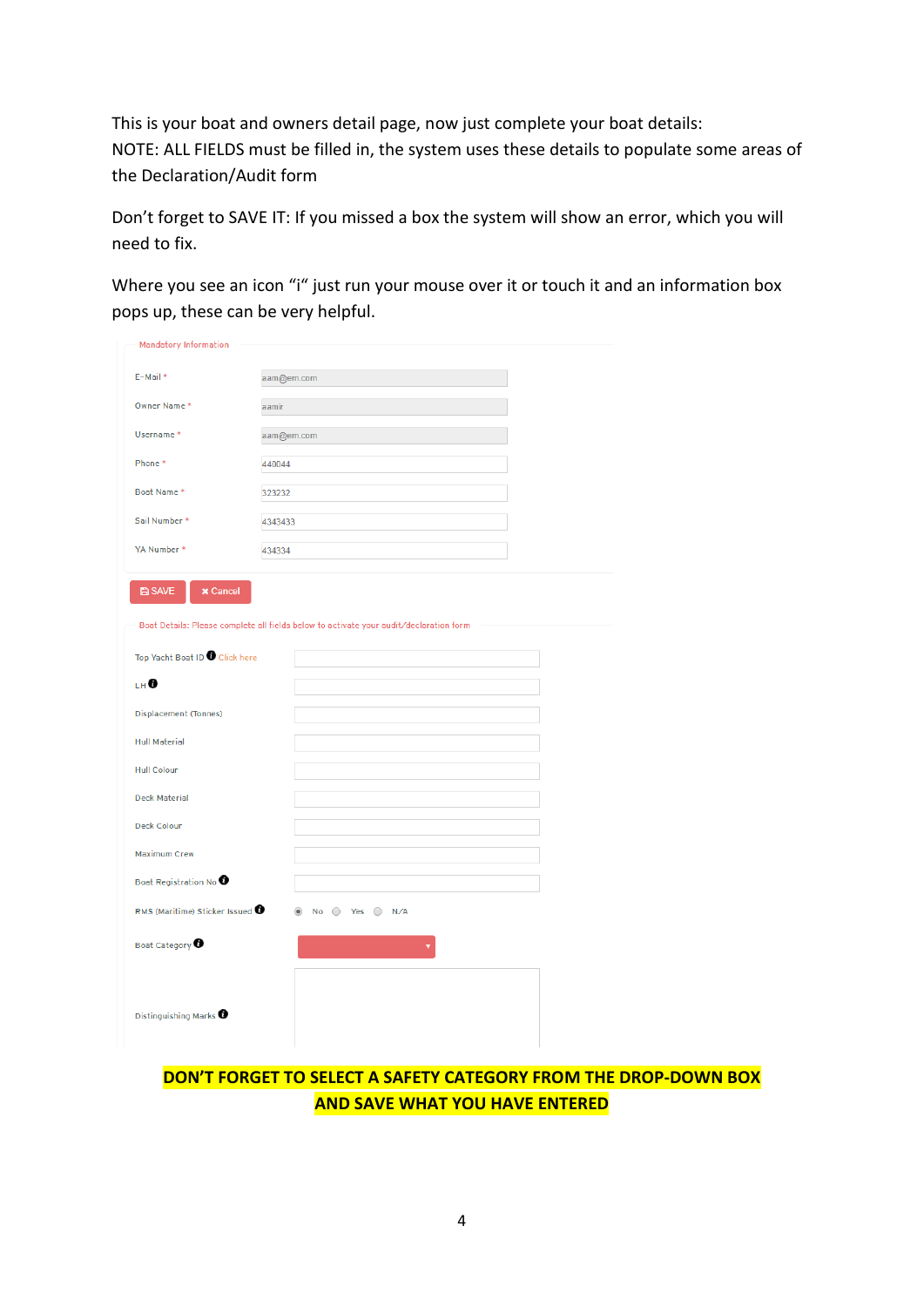Right so now you have setup "Your" Yacht Safe, it's time to complete you're Safety Declaration,



Click the Audit Forms Icon, here you will find a fresh form.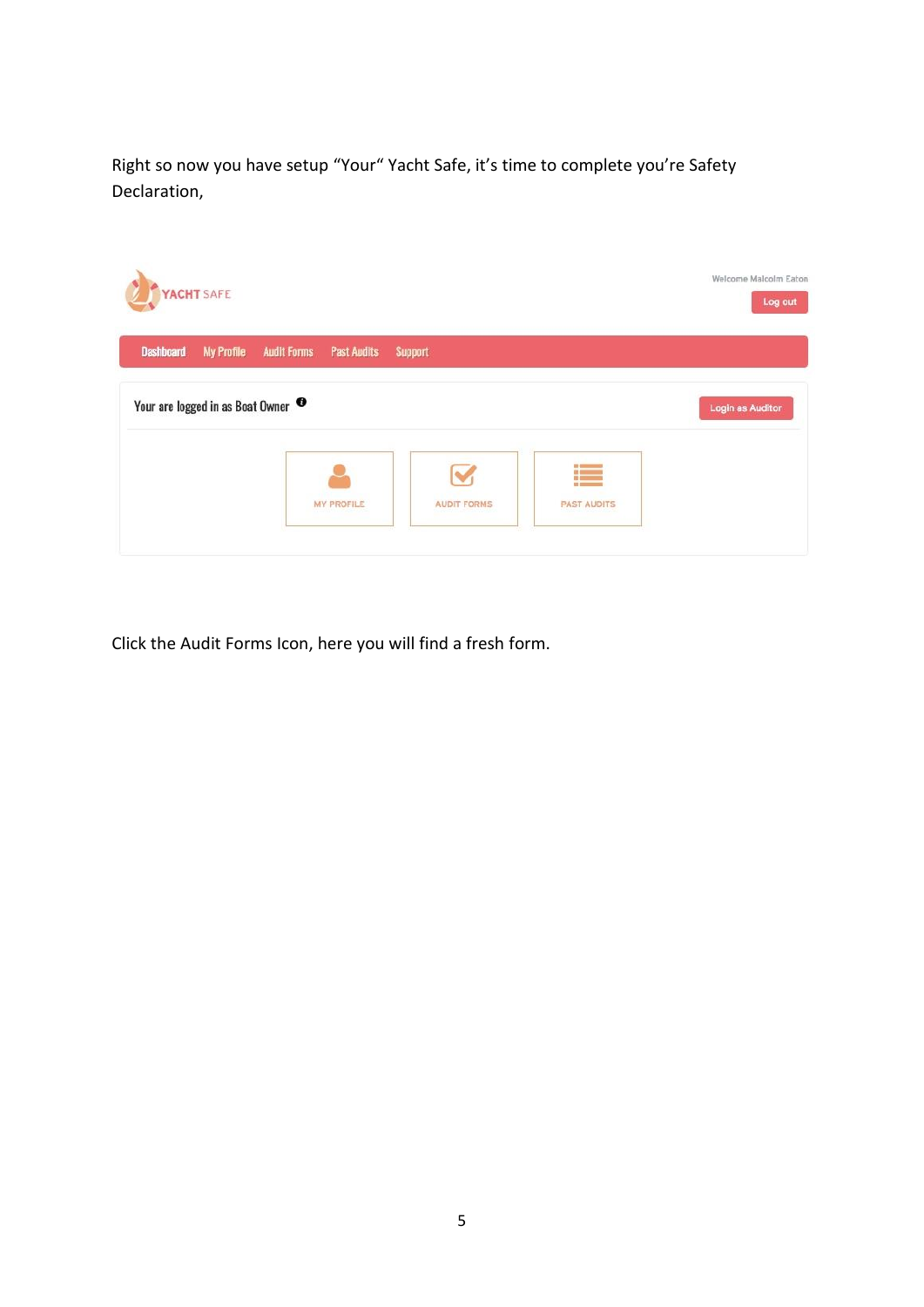See all those RED boxes you need to turn them GREEN

You now need to work through the form checking each box either a N/A or YES these boxes will then turn GREEN when you have checked them, ALL BOXES under "P" must be GREEN before you can submit your declaration, the A boxes are for the Auditor, you are locked out of these.

There are other areas of the form that to cannot access as well, also where you see a BLACK box under the "A" still check YES or N/A this is an acknowledgement that you understand the rule.

Continue to work your way through them, you can use the save button at the top if you need to stop for some reason and go back to it later.

|                                                                                                                                                                                                                                                                                                                                                                                                                                                                                                                                              | <b>CATEGORY 5</b>          | <b>MONOHULLS &amp; MULTIHULLS</b>                                           |                         |                  |                | Races with limited rescue availability in protected waters in daylight and sheltered waters at night                                 |                        |                        |                |
|----------------------------------------------------------------------------------------------------------------------------------------------------------------------------------------------------------------------------------------------------------------------------------------------------------------------------------------------------------------------------------------------------------------------------------------------------------------------------------------------------------------------------------------------|----------------------------|-----------------------------------------------------------------------------|-------------------------|------------------|----------------|--------------------------------------------------------------------------------------------------------------------------------------|------------------------|------------------------|----------------|
|                                                                                                                                                                                                                                                                                                                                                                                                                                                                                                                                              | DATE OF AUDIT              | SAIL NO.                                                                    |                         | <b>BOAT NAME</b> |                |                                                                                                                                      |                        |                        |                |
|                                                                                                                                                                                                                                                                                                                                                                                                                                                                                                                                              | 00-00-0000 00:00 AM        | G855950                                                                     |                         | Corazon          |                |                                                                                                                                      |                        |                        |                |
|                                                                                                                                                                                                                                                                                                                                                                                                                                                                                                                                              |                            |                                                                             |                         |                  |                |                                                                                                                                      |                        |                        | <b>A</b> Print |
| <b>Continental Continental Continents</b>                                                                                                                                                                                                                                                                                                                                                                                                                                                                                                    |                            |                                                                             |                         |                  |                |                                                                                                                                      | <b>EHR</b>             |                        |                |
|                                                                                                                                                                                                                                                                                                                                                                                                                                                                                                                                              |                            | EARLIEST EXPIRY DATES - indicate 'hire' or not applicable 'n/a' if relevant |                         |                  |                |                                                                                                                                      |                        |                        |                |
|                                                                                                                                                                                                                                                                                                                                                                                                                                                                                                                                              |                            |                                                                             | <b>UPDATED EARLIEST</b> |                  |                |                                                                                                                                      |                        | <b>UPDATED</b>         |                |
|                                                                                                                                                                                                                                                                                                                                                                                                                                                                                                                                              | <b>ITEM</b>                | <b>EARLIEST EXPIRY</b>                                                      | <b>EXPIRY</b>           |                  | <b>AUDITOR</b> | <b>ITEM</b>                                                                                                                          | <b>EARLIEST EXPIRY</b> | <b>EARLIEST EXPIRY</b> | <b>AUDITOR</b> |
|                                                                                                                                                                                                                                                                                                                                                                                                                                                                                                                                              | Fire ext (12 mth.)         | 06-10-2018<br>鯿                                                             |                         |                  |                | Flares orange hand                                                                                                                   | 06-10-2018<br>雦        | άň                     |                |
| <b>Flares red hand</b>                                                                                                                                                                                                                                                                                                                                                                                                                                                                                                                       |                            | 06-10-2018<br>龠                                                             |                         |                  |                | Lifejackets                                                                                                                          | 06-10-2018<br>酾        |                        |                |
|                                                                                                                                                                                                                                                                                                                                                                                                                                                                                                                                              |                            |                                                                             |                         |                  |                | NOTE: Some clubs will not accept self-servicing of fire extinguishers and lifejackets. Check with the club for specific requirements |                        |                        |                |
|                                                                                                                                                                                                                                                                                                                                                                                                                                                                                                                                              |                            |                                                                             |                         |                  |                |                                                                                                                                      |                        |                        |                |
|                                                                                                                                                                                                                                                                                                                                                                                                                                                                                                                                              |                            |                                                                             |                         |                  |                |                                                                                                                                      |                        |                        |                |
| <b>REG</b>                                                                                                                                                                                                                                                                                                                                                                                                                                                                                                                                   |                            |                                                                             |                         |                  |                |                                                                                                                                      |                        | P                      | A              |
| 2.03.1<br>➊                                                                                                                                                                                                                                                                                                                                                                                                                                                                                                                                  |                            |                                                                             |                         |                  |                |                                                                                                                                      |                        |                        |                |
| 2.03.2<br>➊                                                                                                                                                                                                                                                                                                                                                                                                                                                                                                                                  |                            |                                                                             |                         |                  |                |                                                                                                                                      |                        |                        |                |
| 3.06.1                                                                                                                                                                                                                                                                                                                                                                                                                                                                                                                                       |                            |                                                                             |                         |                  |                |                                                                                                                                      |                        |                        | ×              |
|                                                                                                                                                                                                                                                                                                                                                                                                                                                                                                                                              |                            |                                                                             |                         |                  |                |                                                                                                                                      |                        | N/A                    |                |
|                                                                                                                                                                                                                                                                                                                                                                                                                                                                                                                                              |                            |                                                                             |                         |                  |                |                                                                                                                                      |                        | N/A                    |                |
|                                                                                                                                                                                                                                                                                                                                                                                                                                                                                                                                              | (a)                        |                                                                             |                         |                  |                |                                                                                                                                      |                        |                        | п              |
|                                                                                                                                                                                                                                                                                                                                                                                                                                                                                                                                              | (a)                        |                                                                             |                         |                  |                |                                                                                                                                      |                        | N/A                    | п              |
| N/A Yes<br>Ballast & heavy equipment secured<br>(b) Enclosed cabin, ≥5.5m LH, and carrying fuel below decks, 2 exits<br>N/A Yes<br>Yes  <br>(a) No hatches forward of maximum beam open inwards except if size $<$ 0.071 m <sup>2</sup><br>3.07.1<br>(b) Non-conforming hatches labelled 'Not to be opened at sea'<br>Yes  <br>(i) Hatches above water when heeled 90°<br>N/A Yes<br>Yes  <br>(iii) Non-conforming hatches; size<0.071m <sup>2</sup><br>3.07.2<br>(iii) Non-conforming hatches kept shut while racing<br>N/A<br>Yes  <br>(a) |                            |                                                                             |                         |                  |                | $\Box$                                                                                                                               |                        |                        |                |
| THIS SECTION TO BE COMPLETED AND TICKED OR INITIALLED BY PERSON IN CHARGE(P) AND AUDITOR(A). IF ITEM NOT APPLICABLE, MARK 'N/A' OR DASH '-'<br>STRUCTURAL/FIXED DECK ITEMS<br>N/A Yes<br>Equipment functions & adequate for intended use<br>Hatches capable of being immediately shut; permanently attached lid<br>N/A<br>Yes <sup>1</sup><br>(b)<br>3.07.3<br>Blocking device for low sill companionway<br>N/A<br>Yes N<br>(a) Companionway hatch securing arrangement<br>N/A<br>Yes  <br>(i) Operable from above and below<br>N/A Yes      |                            |                                                                             |                         |                  |                |                                                                                                                                      |                        |                        | ×              |
|                                                                                                                                                                                                                                                                                                                                                                                                                                                                                                                                              |                            |                                                                             |                         |                  |                |                                                                                                                                      |                        |                        |                |
|                                                                                                                                                                                                                                                                                                                                                                                                                                                                                                                                              |                            |                                                                             |                         |                  |                |                                                                                                                                      |                        |                        |                |
|                                                                                                                                                                                                                                                                                                                                                                                                                                                                                                                                              |                            |                                                                             |                         |                  |                |                                                                                                                                      |                        |                        | п              |
| 3.07.4                                                                                                                                                                                                                                                                                                                                                                                                                                                                                                                                       | (b) Blocking devices to be |                                                                             |                         |                  |                |                                                                                                                                      |                        | N/A Yes                |                |
|                                                                                                                                                                                                                                                                                                                                                                                                                                                                                                                                              |                            | (i) Capable of being retained with hatch open or shut                       |                         |                  |                |                                                                                                                                      |                        |                        |                |
|                                                                                                                                                                                                                                                                                                                                                                                                                                                                                                                                              |                            | (ii) Secured to boat (e.g. by lanyard)                                      |                         |                  |                |                                                                                                                                      |                        | N/A<br>Yes             |                |
|                                                                                                                                                                                                                                                                                                                                                                                                                                                                                                                                              |                            | (iii) Permit exit in event of inversion                                     |                         |                  |                |                                                                                                                                      |                        | N/A<br>Yes             |                |
| 3.08.1                                                                                                                                                                                                                                                                                                                                                                                                                                                                                                                                       |                            | Cockpit strong, self-draining, & watertight (3.08.2)                        |                         |                  |                |                                                                                                                                      |                        | N/A<br>Yes             |                |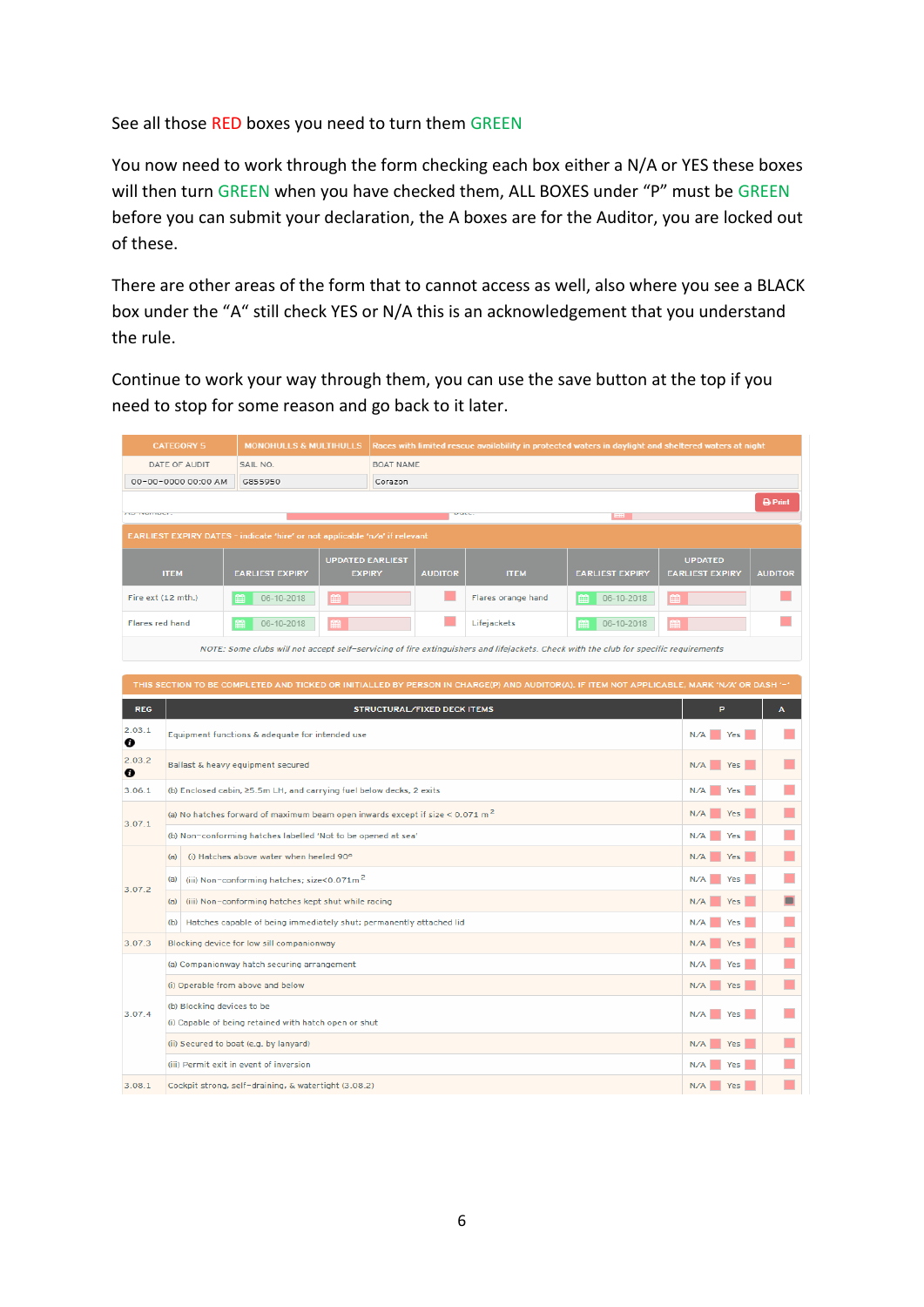|                     | <b>CATEGORY 7</b><br><b>MONOHULLS &amp; MULTIHULLS</b><br>Short races in sheltered waters in daylight hours only with effective rescue availability |                                                                                               |                                          |                              |                                                                                                                                             |                        |                                          |                |  |  |  |
|---------------------|-----------------------------------------------------------------------------------------------------------------------------------------------------|-----------------------------------------------------------------------------------------------|------------------------------------------|------------------------------|---------------------------------------------------------------------------------------------------------------------------------------------|------------------------|------------------------------------------|----------------|--|--|--|
|                     | DATE OF AUDIT                                                                                                                                       | SAIL NO.                                                                                      |                                          | <b>BOAT NAME</b>             |                                                                                                                                             |                        |                                          |                |  |  |  |
|                     | 00-00-0000 00:00 AM                                                                                                                                 | 1334                                                                                          |                                          | Be Cool                      |                                                                                                                                             |                        |                                          |                |  |  |  |
|                     |                                                                                                                                                     |                                                                                               |                                          |                              |                                                                                                                                             |                        |                                          | <b>A</b> Print |  |  |  |
|                     |                                                                                                                                                     | EARLIEST EXPIRY DATES - indicate 'hire' or not applicable 'n/a' if relevant                   |                                          |                              |                                                                                                                                             |                        |                                          |                |  |  |  |
|                     | <b>ITEM</b>                                                                                                                                         | <b>EARLIEST EXPIRY</b>                                                                        | <b>UPDATED EARLIEST</b><br><b>EXPIRY</b> | <b>AUDITOR</b>               | <b>ITEM</b>                                                                                                                                 | <b>EARLIEST EXPIRY</b> | <b>UPDATED</b><br><b>EARLIEST EXPIRY</b> | <b>AUDITOR</b> |  |  |  |
|                     | Lifejackets<br>Fire ext (12 mth.)<br>30-03-2018<br>28-02-2018<br>鹽<br>鯿<br>鰡                                                                        |                                                                                               |                                          |                              |                                                                                                                                             |                        |                                          |                |  |  |  |
|                     |                                                                                                                                                     |                                                                                               |                                          |                              | NOTE: Some clubs will not accept self-servicing of fire extinguishers and lifejackets. Check with the club for specific requirements        |                        |                                          |                |  |  |  |
|                     |                                                                                                                                                     |                                                                                               |                                          |                              |                                                                                                                                             |                        |                                          |                |  |  |  |
|                     |                                                                                                                                                     |                                                                                               |                                          |                              | THIS SECTION TO BE COMPLETED AND TICKED OR INITIALLED BY PERSON IN CHARGE(P) AND AUDITOR(A). IF ITEM NOT APPLICABLE, MARK 'N/A' OR DASH '-' |                        |                                          |                |  |  |  |
| <b>REG</b>          |                                                                                                                                                     |                                                                                               |                                          | STRUCTURAL/FIXED DECK ITEMS  |                                                                                                                                             |                        | Þ                                        | A              |  |  |  |
|                     | 2.03.1 Equipment functions & adequate for intended use                                                                                              | N/A<br>Yes $\vee$                                                                             |                                          |                              |                                                                                                                                             |                        |                                          |                |  |  |  |
| 2.03.2              | Ballast & heavy equipment secured                                                                                                                   | Yes $\overline{\mathbf{v}}$<br>N/A                                                            |                                          |                              |                                                                                                                                             |                        |                                          |                |  |  |  |
| 3.06.1              | (b) Enclosed cabin, 25.5m LH, and carrying fuel below decks, 2 exits                                                                                | $N/A \nightharpoonup$<br>Yes                                                                  |                                          |                              |                                                                                                                                             |                        |                                          |                |  |  |  |
| 3.08.8              |                                                                                                                                                     | Multihull Minimum drain sizes 20cm <sup>2</sup> per m <sup>3</sup> cockpit                    |                                          |                              |                                                                                                                                             |                        | $N/A \nightharpoonup$<br>Yes             |                |  |  |  |
| 3.12.6              |                                                                                                                                                     | (a) Lifelines uncoated stainless steel wire                                                   |                                          |                              |                                                                                                                                             |                        | $N/A$ $\checkmark$<br>Yes                |                |  |  |  |
| If fitted           |                                                                                                                                                     | (d) Gap secured by lanyard ≤ 100 mm; Lanyard replaced annually                                |                                          |                              |                                                                                                                                             |                        | $N/A$ $\vee$ Yes                         |                |  |  |  |
|                     |                                                                                                                                                     | (e) Total lifeline system ≥ strength of required wire                                         |                                          |                              |                                                                                                                                             |                        | $N/A \nightharpoonup$ Yes                |                |  |  |  |
| 3.20.6              |                                                                                                                                                     | Bilge pump not to discharge into closed cockpit<br>Bilge pump not connected to cockpit drains |                                          |                              |                                                                                                                                             |                        | N/A<br>Yes $\vee$                        |                |  |  |  |
| 3.20.7<br>If fitted |                                                                                                                                                     | a) Bilge pump minimum suction bore 25 mm                                                      |                                          |                              |                                                                                                                                             |                        | N/A<br>Yes $\vee$                        |                |  |  |  |
|                     |                                                                                                                                                     | b) Bilge pump & strum boxes accessible                                                        |                                          |                              |                                                                                                                                             |                        |                                          |                |  |  |  |
| 3.28.1              |                                                                                                                                                     | Hull Identification, min 50mm; name & state rego; OR name, sail number & club                 |                                          |                              |                                                                                                                                             |                        | Yes $\vee$<br>N/A                        |                |  |  |  |
| 4.01.1              |                                                                                                                                                     | Sail numbers as per RRS 77 and Appendix G                                                     |                                          |                              |                                                                                                                                             |                        | N/A<br>Yes $\vee$                        |                |  |  |  |
| <b>REG</b>          |                                                                                                                                                     |                                                                                               |                                          | STRUCTURAL/FIXED ITEMS BELOW |                                                                                                                                             |                        | P                                        |                |  |  |  |
|                     |                                                                                                                                                     | Cooking stove/heating appliance securely fastened, safe, accessible shutoff                   |                                          |                              |                                                                                                                                             |                        | $N/A$ $\checkmark$<br>Yes                |                |  |  |  |
| 3.17                |                                                                                                                                                     | Gas or methylated spirits only fuels for cooking                                              |                                          |                              |                                                                                                                                             |                        | $N/A \vee$<br>Yes                        |                |  |  |  |
| lf                  |                                                                                                                                                     | 'REMEMBER Turn Off Gas At Bottle' sign                                                        |                                          |                              |                                                                                                                                             |                        | $N/A \vee$<br>Yes                        |                |  |  |  |
| fitted              |                                                                                                                                                     | Gas detection for permanent pilot light                                                       |                                          |                              |                                                                                                                                             |                        | Yes <b>No. 1</b><br>$N/A \vee$           |                |  |  |  |
|                     |                                                                                                                                                     | Disposable gas canisters ≤ 225 grams                                                          |                                          |                              |                                                                                                                                             |                        | $N/A$ $\vee$ Yes                         |                |  |  |  |
|                     |                                                                                                                                                     | Gas bottle, spare canisters in separate compartment ventilated overboard                      |                                          |                              |                                                                                                                                             |                        | $N/A$ $\vee$ Yes                         |                |  |  |  |

Once you have made all the boxes GREEN it should look like this.

Once you have all the boxes GREEN then click the "save" then "submit" button.

Go ahead and **SAVE it FIRST then SUBMIT it**. See the save and submit buttons to the top right of the form.

| <b>Dashboard</b><br><b>My Profile</b> | <b>Audit Forms</b><br><b>Past Audits</b> | <b>Support</b>                                                                                       |  |
|---------------------------------------|------------------------------------------|------------------------------------------------------------------------------------------------------|--|
| <b>AUSTRALIAN SAILING (AS)</b>        |                                          | 2017-2021 SPECIAL REGULATIONS EQUIPMENT AUDIT FORM                                                   |  |
| <b>CATEGORY 5</b>                     | <b>MONOHULLS &amp; MULTIHULLS</b>        | Races with limited rescue availability in protected waters in daylight and sheltered waters at night |  |
| DATE OF AUDIT                         | SAIL NO.                                 | <b>BOAT NAME</b>                                                                                     |  |
| 00-00-0000 00:00 AM                   | G <sub>3</sub>                           | Celestial-G3                                                                                         |  |
|                                       |                                          |                                                                                                      |  |

.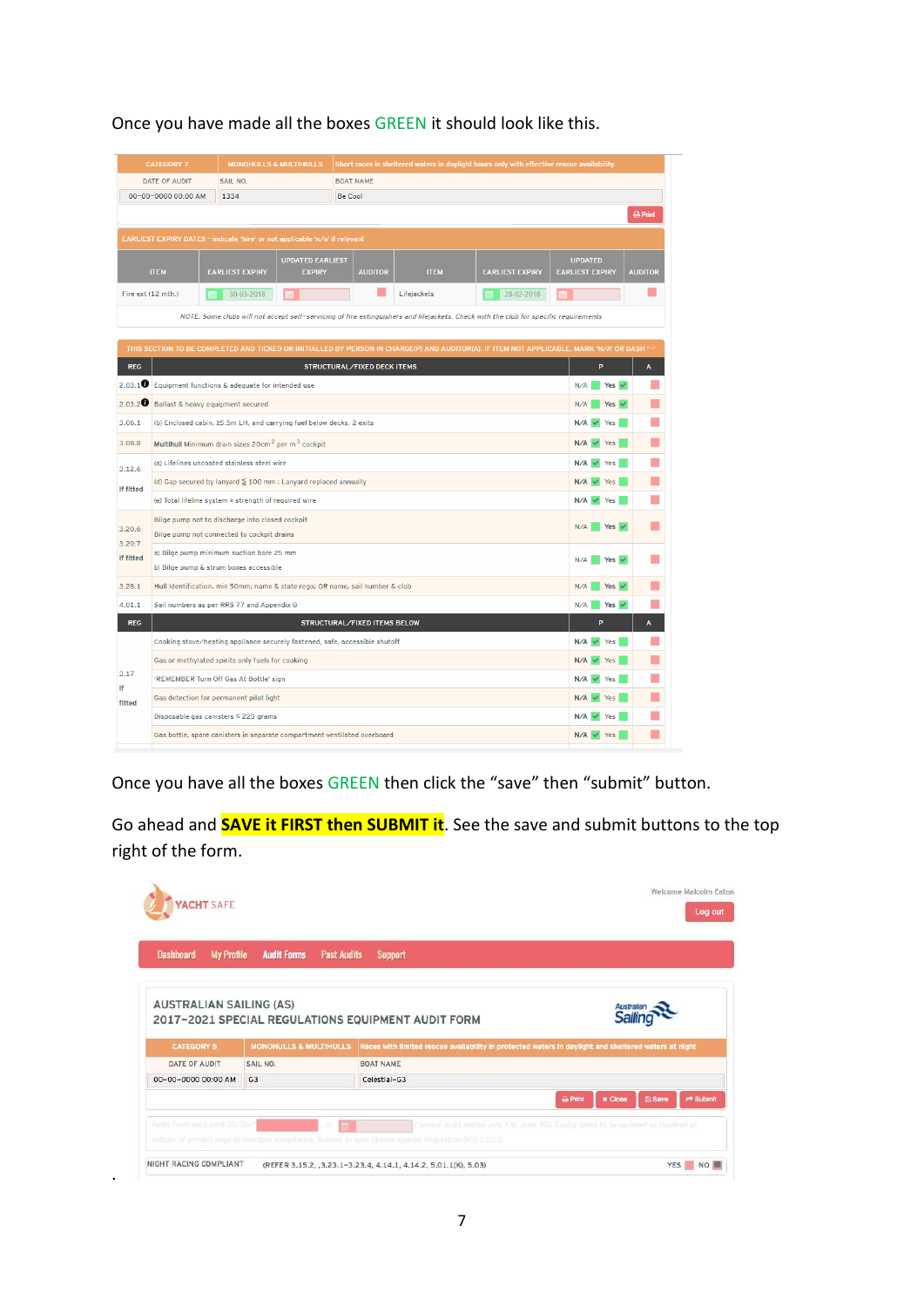If you get an error message saying that you missed some boxes, just go back through the form, it's usually right about that sort of thing, double check the Life Jacket and Anchor sections, there are some fields in the body of the form that can be missed.

See the error bar at the top in the image below.

| YACHT SAFE                                            |                                          |                                                                                                                  | Welcome Malcolm Eator<br>Log out                                           |
|-------------------------------------------------------|------------------------------------------|------------------------------------------------------------------------------------------------------------------|----------------------------------------------------------------------------|
| <b>Dashboard</b><br><b>My Profile</b>                 | <b>Audit Forms</b><br><b>Past Audits</b> | <b>Support</b>                                                                                                   |                                                                            |
| Error                                                 |                                          | Oops! Looks like you have skipped a few rules sailor. All rules must be checked before you can submit your form. | 文                                                                          |
| <b>Message</b><br>Audit form was updated successfully |                                          |                                                                                                                  | $\mathbf x$                                                                |
| <b>AUSTRALIAN SAILING (AS)</b>                        |                                          | 2017-2021 SPECIAL REGULATIONS EQUIPMENT AUDIT FORM                                                               | Australia                                                                  |
| <b>CATEGORY 5</b>                                     | <b>MONOHULLS &amp; MULTIHULLS</b>        | Races with limited rescue availability in protected waters in daylight and sheltered waters at night             |                                                                            |
| DATE OF AUDIT                                         | SAIL NO.                                 | <b>BOAT NAME</b>                                                                                                 |                                                                            |
| 00-00-0000 00:00 AM                                   | G <sub>3</sub>                           | Celestial-G3                                                                                                     |                                                                            |
|                                                       |                                          |                                                                                                                  | <b>图 Save</b><br>r <sup>→</sup> Submit<br><b>A</b> Print<br><b>x</b> Close |

Once you have successfully submitted your Safety Declaration you will receive an email and be asked to take an audit appointment. The email looks like this.

### **Important notice:**

Dear Malcolm Eaton

Thank you for lodging your Safety Declaration.

Your boat Celestial Test with the sail number YA 4434334 has been selected for a club audit for your nominated category - Category 5.

Please log into the Yacht Safe app and select an audit appointment from the times available.

### [Click here to log back in.](https://mandrillapp.com/track/click/30922599/app.yachtsafe.com.au?p=eyJzIjoiNW5QSVE0M1lYTTQxUmdnNnppdWhDZlBSSk84IiwidiI6MSwicCI6IntcInVcIjozMDkyMjU5OSxcInZcIjoxLFwidXJsXCI6XCJodHRwOlxcXC9cXFwvYXBwLnlhY2h0c2FmZS5jb20uYXVcIixcImlkXCI6XCJkMDNhNWFmNjBjM2U0NTQ1YTdlN2VkODJlNzE2ZjhhNFwiLFwidXJsX2lkc1wiOltcImNmYjg4NTI0ODIwN2ZlOTY3YzUyMzBlNmI1MGY4NzZlYzQ4Mjk3YzFcIl19In0)

Should you have any difficulties please contact your club's sailing administrator.

Kinds Regards

The Yacht Safe Team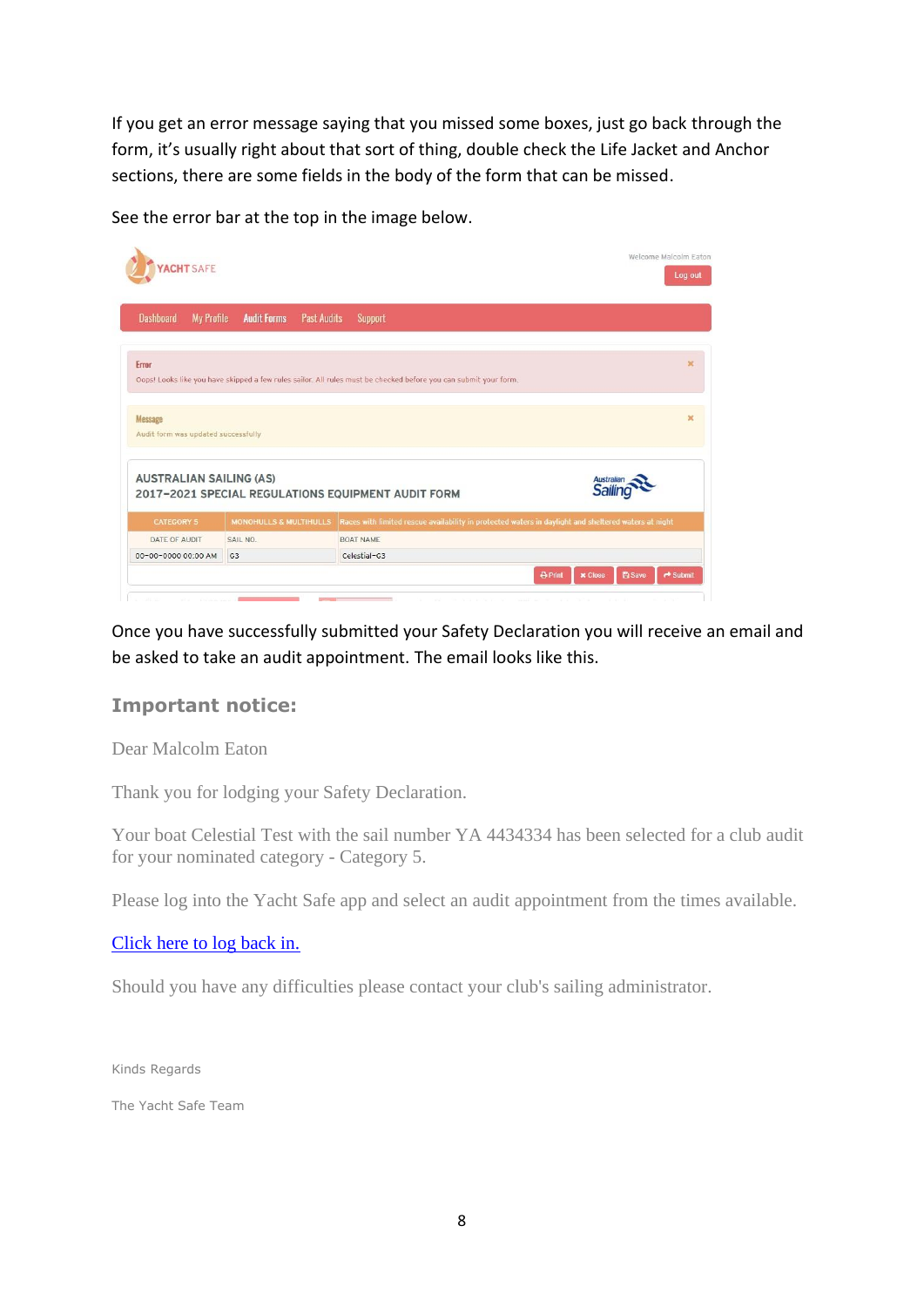Click the link and or just go back to the Yacht Safe site.

See below, the last boat? just click the Book Appointment button.

It will take you to the booking area.

|                          | <b>ACHT SAFE</b>                      |                    |                       |                      |                                                                                                                               |                                                | <b>Welcome Malcolm Eaton</b><br>Log out |
|--------------------------|---------------------------------------|--------------------|-----------------------|----------------------|-------------------------------------------------------------------------------------------------------------------------------|------------------------------------------------|-----------------------------------------|
|                          | <b>Dashboard</b><br><b>My Profile</b> | <b>Audit Forms</b> | <b>Past Audits</b>    | Support              |                                                                                                                               |                                                |                                         |
| <b>Message</b><br>Search | Audit form was updated successfully   | Q                  | <b>Clear</b>          |                      | Audit form was submitted successfully. Please check your e-mail and watch for status of your application for further actions. |                                                | $\mathbf x$                             |
|                          | <b>Boat Name</b>                      | Category           | <b>Status</b>         | <b>Creation Date</b> | Appointment                                                                                                                   | Action                                         | View                                    |
|                          | Celestial - SoPYC                     | Category 6         | Not Submitted         | 14-03-2018 09:19 PM  | Not Submitted                                                                                                                 | Submit Audit Form<br><b>de Edit Boat Info.</b> | A                                       |
|                          | <b>Celestial Test</b>                 | Category 5         | Appointment Not Taken | 05-09-2018 07:25 AM  |                                                                                                                               | $\Delta$ Book Appointment                      | ● View                                  |

This is the booking page, see those GREEN Check Boxes? those are available appointments, click on one and save save save. Don't forget to check the month and year boxes are correct.

| YACHT SAFE                    |                                         |                    |                |                |                |                |                | Welcome Malcolm Eaton<br>Log out |
|-------------------------------|-----------------------------------------|--------------------|----------------|----------------|----------------|----------------|----------------|----------------------------------|
| <b>Dashboard</b>              | <b>My Profile</b><br><b>Audit Forms</b> | <b>Past Audits</b> | <b>Support</b> |                |                |                |                |                                  |
| Book My Audit Time .          |                                         |                    |                |                |                |                |                | <b>凹 Save</b>                    |
| <b>September</b><br>$\bullet$ | 2018<br>$\pmb{\mathrm{v}}$              |                    |                |                |                |                |                |                                  |
| 曲                             | 09:00 AM                                | 10:00 AM           | 11:00 AM       | 12:00 PM       | 01:00 PM       | 02:00 PM       | 03:00 PM       | 04:00 PM                         |
| 01st, Sat                     | ×.                                      | L.                 | L.             | L.             | L.             | u.             | a.             | u,                               |
| 02nd, Sun                     | ×                                       | п                  | ٠              | ×              | a.             | ×              | ×              | ×                                |
| 03rd, Mon                     | ×                                       | ×                  | n.             | $\mathbb{R}^n$ | <b>CO</b>      | ×              | ×              | Ħ                                |
| 04th, Tue                     | п                                       | п                  | п              | п              | $\blacksquare$ | п              | п              | ×                                |
| 05th, Wed                     | п                                       | п                  | n i            | O              | ×              | <b>College</b> | ×              | ×                                |
| 06th, Thu                     | $\blacksquare$                          | <b>I</b>           | $\blacksquare$ | $\Box$         | <b>I</b>       | $\blacksquare$ | <b>I</b>       | $\Box$                           |
| 07th, Fri                     | u                                       | e.                 | e.             |                |                | L.             | ш              | L.                               |
| 08th, Sat                     | п                                       | п                  | $\blacksquare$ | $\Box$         |                | п              | $\blacksquare$ | $\Box$                           |
| 09th, Sun                     | L.                                      | L.                 | L.             | L.             | L.             | L.             | ۳              | L.                               |
| 10th, Mon                     | п                                       | ш                  | ×.             | ×              | <b>College</b> | п              | a.             | H                                |
| 11th, Tue                     | ×                                       | ×                  | B              | F              | n              | ×              | n              | n                                |
| 12th, Wed                     | П                                       | $\blacksquare$     | $\Box$         | $\Box$         | $\Box$         | $\blacksquare$ | ×              | $\Box$                           |
| 13th, Thu                     | ×                                       |                    |                |                |                |                |                |                                  |
| 14th, Fri                     | O                                       |                    |                |                |                |                |                |                                  |
| 15th, Sat                     |                                         |                    |                |                |                |                |                | H.                               |
| 16th, Sun                     | u                                       |                    |                |                |                |                | L.             | L.                               |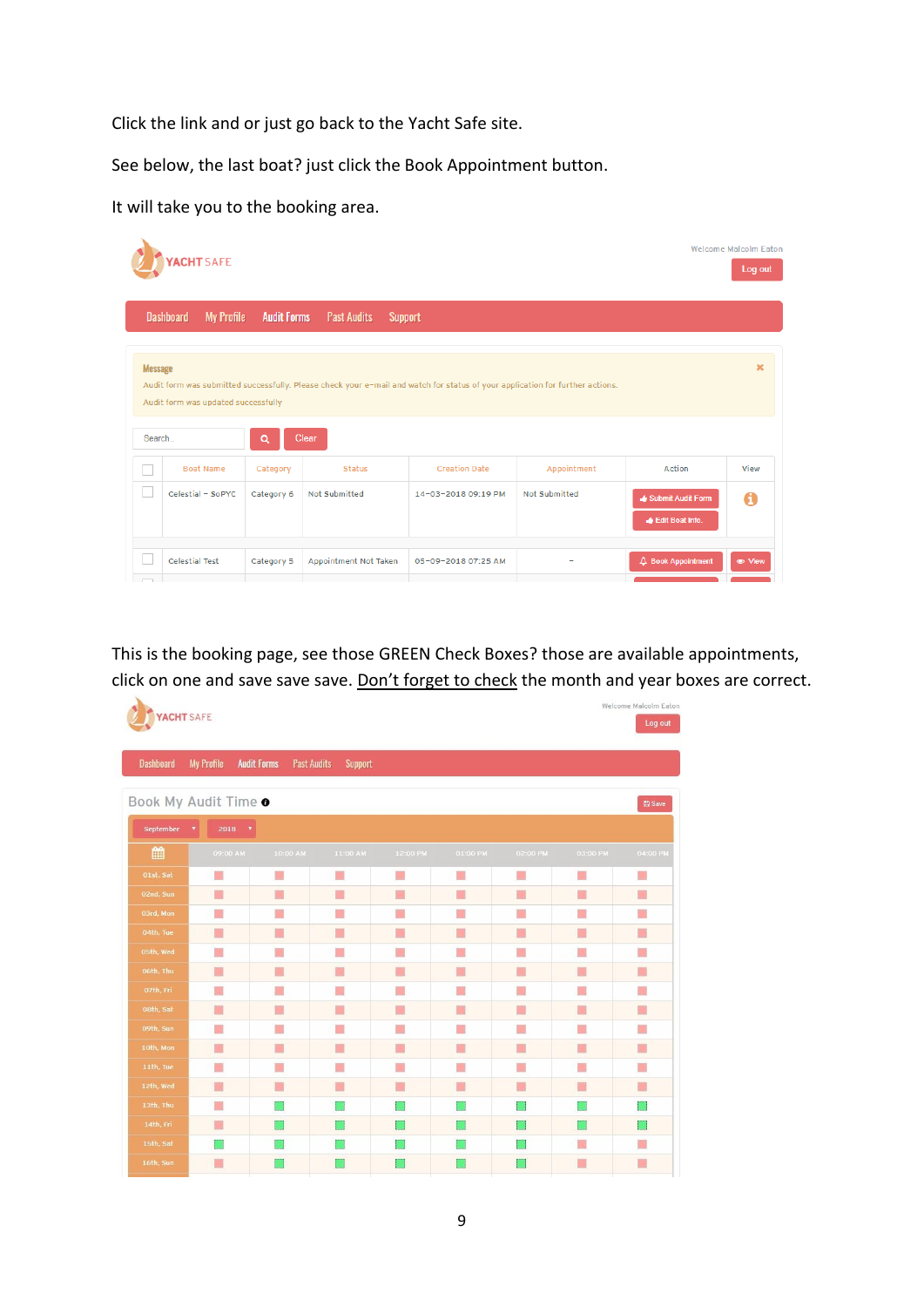See the last boat now says appointment taken, this means you have a confirmed audit appointment.

|                          | YACHT SAFE            |                                                         |                    |                      |                     |                                                | <b>Welcome Malcolm Eator</b><br>Log out |
|--------------------------|-----------------------|---------------------------------------------------------|--------------------|----------------------|---------------------|------------------------------------------------|-----------------------------------------|
| <b>Dashboard</b>         | <b>My Profile</b>     | <b>Audit Forms</b>                                      | <b>Past Audits</b> | <b>Support</b>       |                     |                                                |                                         |
| <b>Message</b><br>Search |                       | Your Appointment was booked successfully.<br>Clear<br>Q |                    |                      |                     |                                                | $\pmb{\times}$                          |
| <b>The State</b>         | <b>Boat Name</b>      | Category                                                | <b>Status</b>      | <b>Creation Date</b> | Appointment         | Action                                         | View                                    |
|                          | Celestial - SoPYC     | Category 6                                              | Not Submitted      | 14-03-2018 09:19 PM  | Not Submitted       | Submit Audit Form<br><b>de Edit Boat Info.</b> | A                                       |
|                          | <b>Celestial Test</b> | Category 5                                              | Appointment Taken  | 05-09-2018 07:25 AM  | 13-09-2018 03:00 PM | 平 Appointment Taken                            | ● View                                  |

You will now get an email with the appointment details and your auditor contact details. It looks like this.

### To[: malcolm@yachtsafe.com.au](mailto:malcolm@yachtsafe.com.au)

#### Subject: Upcoming Audit Owner

**Dear Malcolm Eaton**

Congratulations you have successfully booked an Audit Appointment.

Your audit date is 13-09-2018 03:00 PM

Your Auditor is John Smith and can be contacted on 0418111222

Please ensure you and your boat are fully ready for the appointment, please go to the Yacht [Safe Web Site](https://mandrillapp.com/track/click/30922599/www.yachtsafe.com.au?p=eyJzIjoiMzdkalpiUG8ybWotNm1hbkdGTUZhNzFIVUJvIiwidiI6MSwicCI6IntcInVcIjozMDkyMjU5OSxcInZcIjoxLFwidXJsXCI6XCJodHRwOlxcXC9cXFwvd3d3LnlhY2h0c2FmZS5jb20uYXVcIixcImlkXCI6XCI2NmEyZWI2MGMyYjI0MjZmYjVhZTU3NjAzNWIzZjFhNFwiLFwidXJsX2lkc1wiOltcImIxZDY3YTU0OTJlYjQ4NTlkN2ZiZmUyYjQ1ZGRiNzA3MzNlODNmMTVcIl19In0) and check the resources page for tips and information on how to pass your Audit FIRST TIME.

A first time pass makes for a speedy less complicated process.

Should you not be able to keep your appointment for some reason, please notify your yacht club administrator, and the nominated auditor.

Kind Regards

The Yacht Safe Team